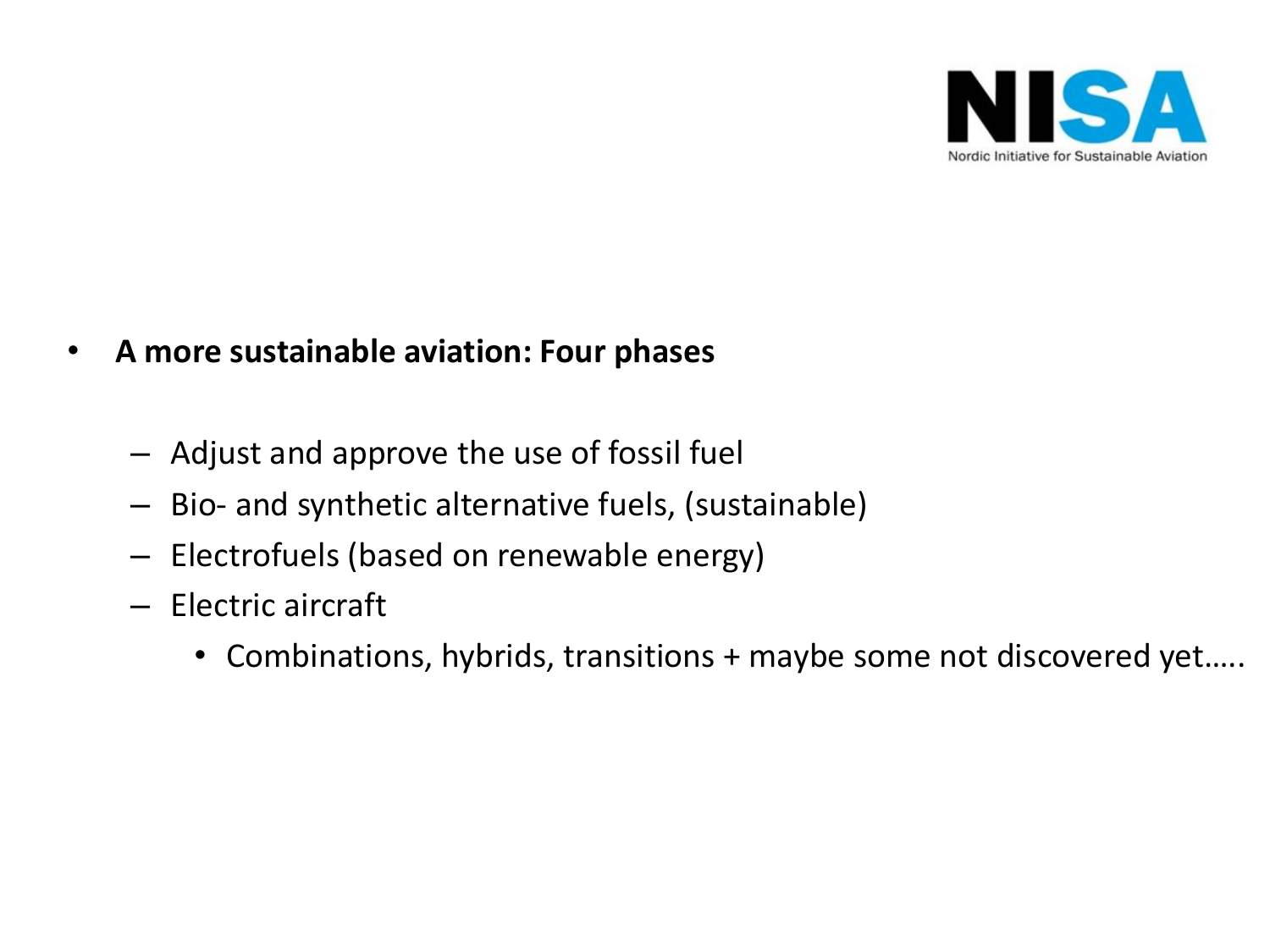

- Dealing with a lot of challenges regarding best technologies, costs, feedstocks, and also there are difficult issues like approvals, certification issues, sustainability criteria, national and international framework, CORSIA, ETS, advanced biofuels, ILUC and much more.
- Aviation can compensate for their growth in CO2 emissions and leave it to others to reduce emissions, but the real long-term solution is that aviation, with help from developers and manufacturers, on its own will manage to reduce emissions.
- DTU, NER and NISA invited interesting players on the development arena, - producers, developers and researchers from the Nordic countries and inspiration and inputs from international representatives.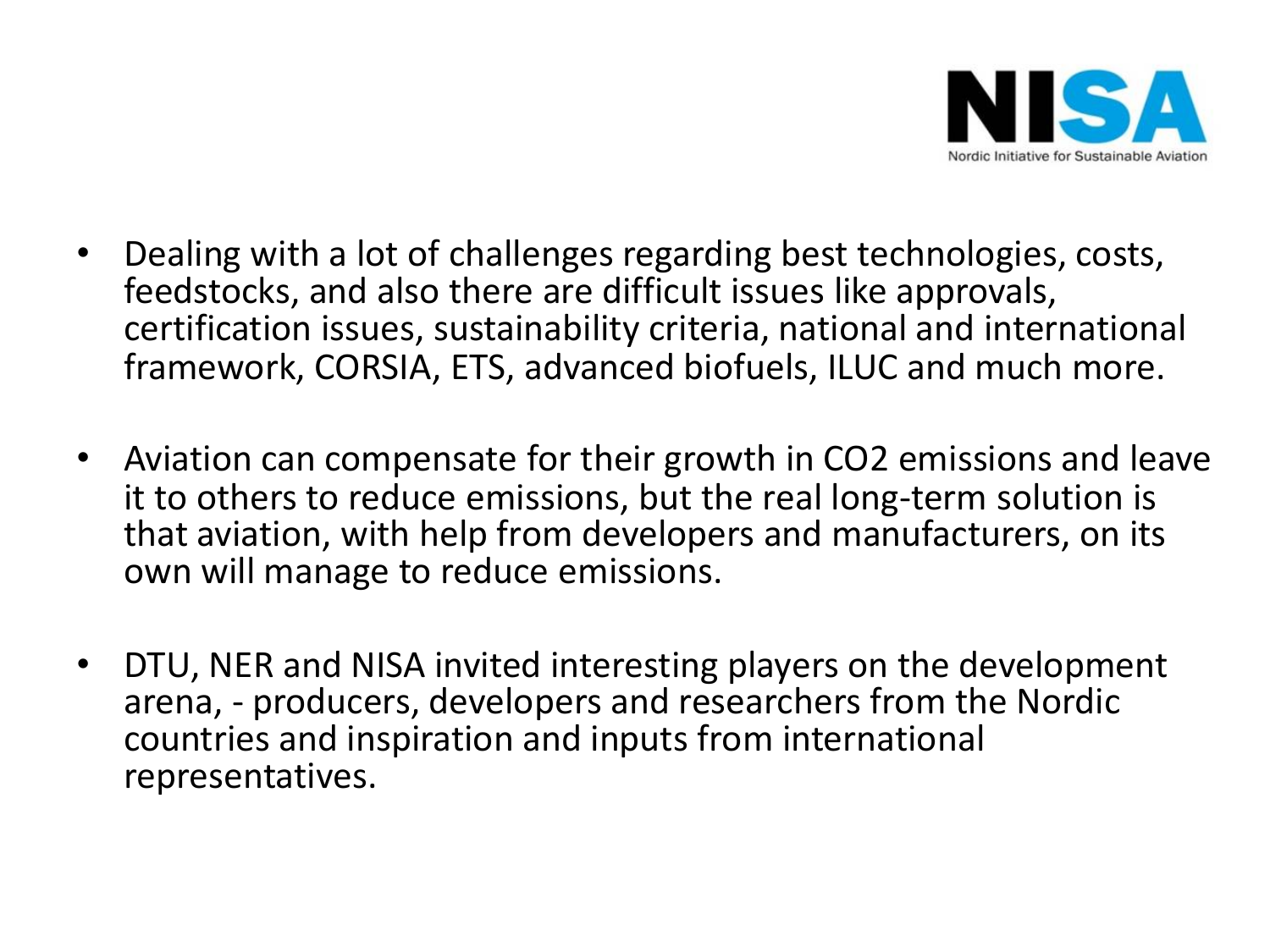

## **Todays 4 sessions:**

- **Opening session –**
	- status/overview on SAF activities, decisions, conditions !
- **Pilot projects & Initiatives –**
	- actual projects and activities taking place/ Nordic
- **Technology solutions –**
	- **f**uture production possibilities, newest research etc
- **Discussions and networking –**
	- filled up with impressions and curiosity.… wrap up + recommendations